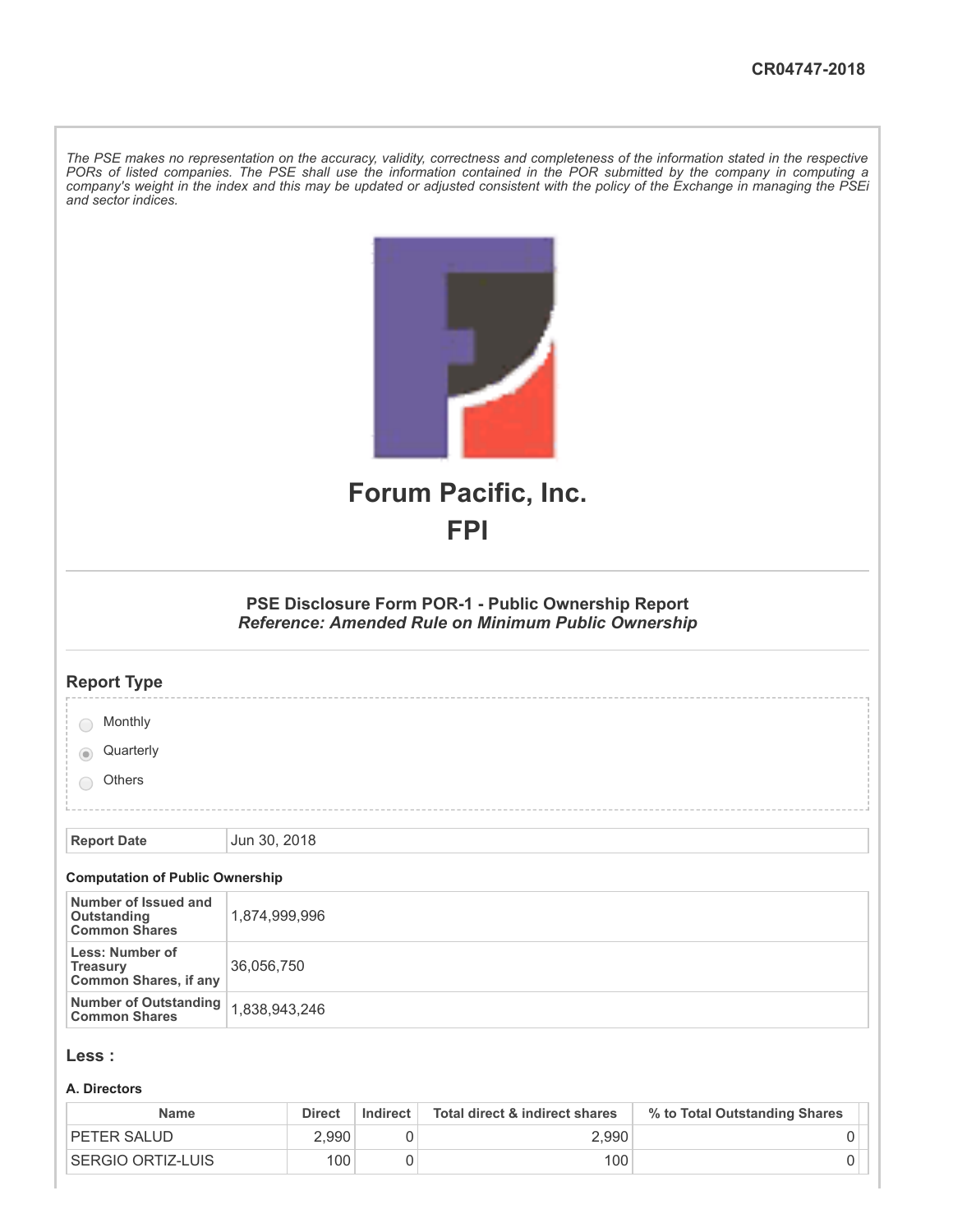| KENNETH GATCHALIAN     | 100     |   | 100     |     |
|------------------------|---------|---|---------|-----|
| <b>ELVIRA TING</b>     | 400,001 |   | 400,001 | 0.2 |
| LAMBERTO MERCADO, JR.  | 100     |   | 100     |     |
| <b>BYOUNG HYUN SUH</b> | 1.000   |   | 1,000   |     |
| ARTHUR PONSARAN        |         |   |         |     |
| <b>JOAQUIN OBIETA</b>  |         |   |         |     |
| <b>OMAR GUINOMLA</b>   | 100     |   | 100     |     |
| RICHARD RICARDO        | 100     |   | 100     |     |
|                        | 404,493 | 0 | 404,493 | 0.2 |

#### **B. Officers**

| <b>Name</b> | <b>Direct</b> | Indirect | Total direct & indirect shares | % to Total Outstanding Shares |
|-------------|---------------|----------|--------------------------------|-------------------------------|
|             |               |          |                                |                               |
|             |               |          |                                |                               |

# **C. Principal/Substantial Stockholders**

| <b>Name</b>                                 | <b>Direct</b> | Indirect | <b>Total direct &amp; indirect</b><br>shares | % to Total Outstanding<br><b>Shares</b> |
|---------------------------------------------|---------------|----------|----------------------------------------------|-----------------------------------------|
| INTERNATIONAL POLYMER<br><b>CORPORATION</b> | 496,887,494   |          | 496,887,494                                  | 27.02                                   |
| THE WELLEX GROUP, INC.                      | 376,950,000   |          | 376,950,000                                  | 20.49                                   |
|                                             | 873,837,494   |          | 873,837,494                                  | 47.51                                   |

#### **D. Affiliates**

| <b>Name</b> | <b>Direct</b> | Indirect | Total direct & indirect shares | % to Total Outstanding Shares |
|-------------|---------------|----------|--------------------------------|-------------------------------|
|             |               |          |                                |                               |
|             |               |          |                                |                               |

### **E. Government**

| <b>Name</b> | <b>Direct</b> | Indirect | Total direct & indirect shares | % to Total Outstanding Shares |
|-------------|---------------|----------|--------------------------------|-------------------------------|
|             |               |          |                                |                               |
|             |               |          |                                |                               |

## **F. Banks**

| <b>Name</b> | <b>Direct</b> | Indirect | Total direct & indirect shares | % to Total Outstanding Shares |
|-------------|---------------|----------|--------------------------------|-------------------------------|
|             |               |          |                                |                               |
|             |               |          |                                |                               |

# **G. Employees**

| <b>Name</b> | <b>Direct</b> | Indirect | Total direct & indirect shares | % to Total Outstanding Shares |
|-------------|---------------|----------|--------------------------------|-------------------------------|
|             |               |          |                                |                               |
|             |               |          |                                |                               |

# **H. Lock-Up Shares**

| <b>Name</b> | <b>Direct</b> | Indirect | Total direct & indirect shares | % to Total Outstanding Shares |
|-------------|---------------|----------|--------------------------------|-------------------------------|
|             |               |          |                                |                               |
|             |               |          |                                |                               |

# **I. Others**

| <b>Name</b> | <b>Direct</b> | Indirect | Total direct & indirect shares | % to Total Outstanding Shares |
|-------------|---------------|----------|--------------------------------|-------------------------------|
|             |               |          |                                |                               |
|             |               |          |                                |                               |